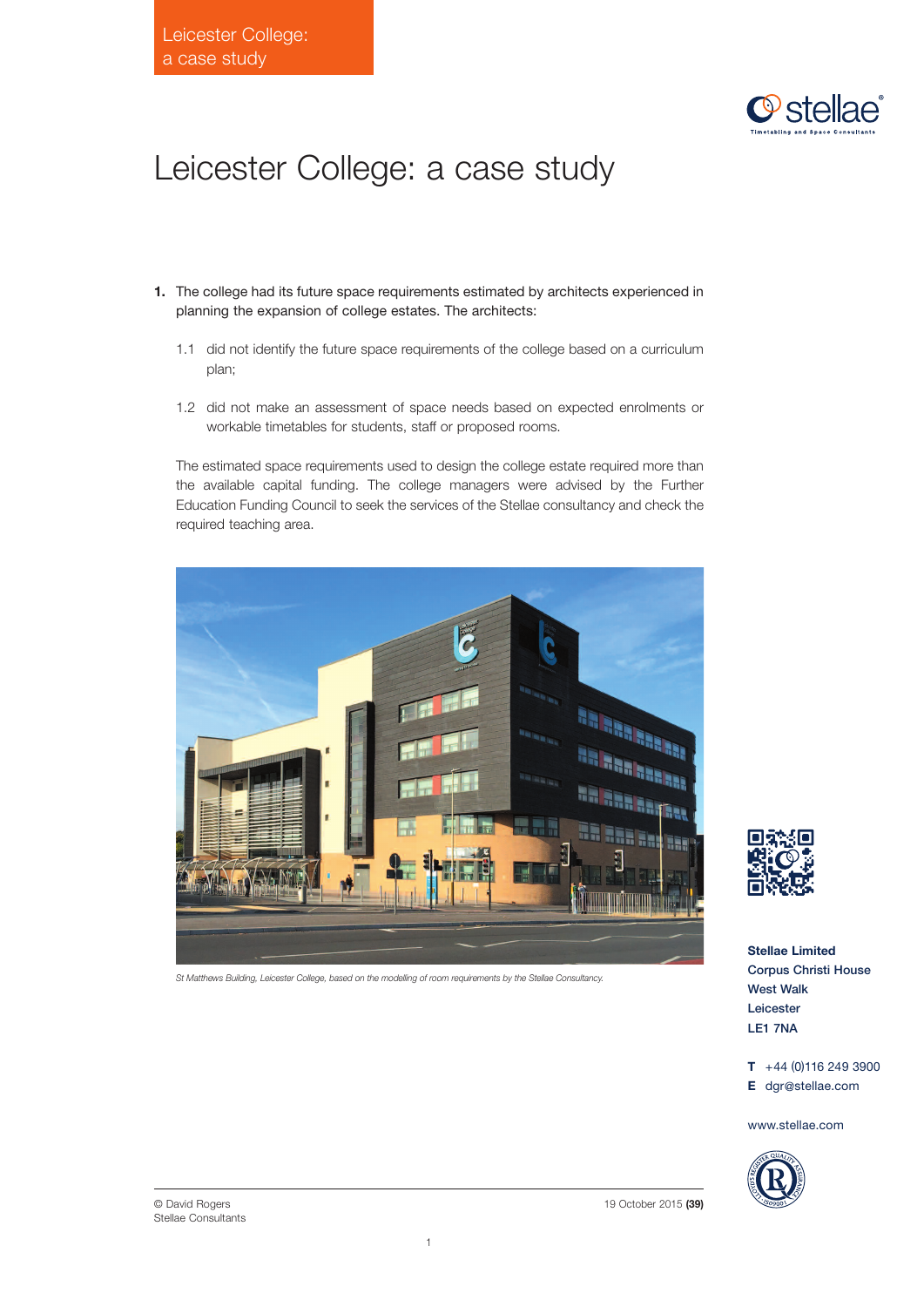## **2.** A study of the estate plans for the college were based on:

- 2.1 course provision based on a justified curriculum plan;
- 2.2 planned student recruitment levels;
- 2.3 workable timetable for staff, students and room;

The data enabled the building area to be reduced by 7,000 square metres. The estimated costs for the new building were based on a cost of £2,860 per square metre. <sup>1</sup> The capital costs associated with the development of the college estate were reduced by £20 million. The college also made a saving in annual space costs of £700,000. <sup>2</sup> The reduced investment made it possible to retain the development plans for the college estate.

The retention of the 7,000 square metres of space identified by the architects would have required the recruitment of students generating 290,000 teaching hours. Assuming a student has 12 taught hours in each week of a teaching year the additional taught hours represent 670 students. The college had no justified growth plans.

- **3.** In most colleges and universities a reduction in the gross internal area is based on an improvement in the space utilisation levels of teaching and learning facilities. The Leicester College was already efficient in its use of existing accommodation.
	- 3.1 The surveyed space utilisation level of teaching facilities was 34%. Teaching rooms were in use for an average of 63% of available hours and when rooms were occupied 54% of student workplaces were in use.
	- 3.2 An analysis of the relative space utilisation levels of college teaching rooms is summarised in the following table.

| <b>Space utilisation group</b> | <b>Rooms</b> | <b>RFF</b> | <b>SOF</b> | <b>SUF</b> |
|--------------------------------|--------------|------------|------------|------------|
| Highest (10%)                  | 25           | 89%        | 69%        | 61%        |
| Second highest (10%)           | 25           | 81%        | 60%        | 50%        |
| Medium (60%)                   | 153          | 70%        | 51%        | 35%        |
| Penultimate (10%)              | 25           | 45%        | 39%        | 18%        |
| Lowest (10%)                   | 25           | 26%        | 35%        | 9%         |

There were 14 rooms with a total area of 974 square metres that were not used during the week of the space utilisation survey.

<sup>1</sup> Estimated costs per square metre 2010.

<sup>&</sup>lt;sup>2</sup> In the further education sector colleges do not have to cover the depreciation of buildings over a 40 year period. In higher education the depreciation of buildings has to be covered and space costs are more than doubled.